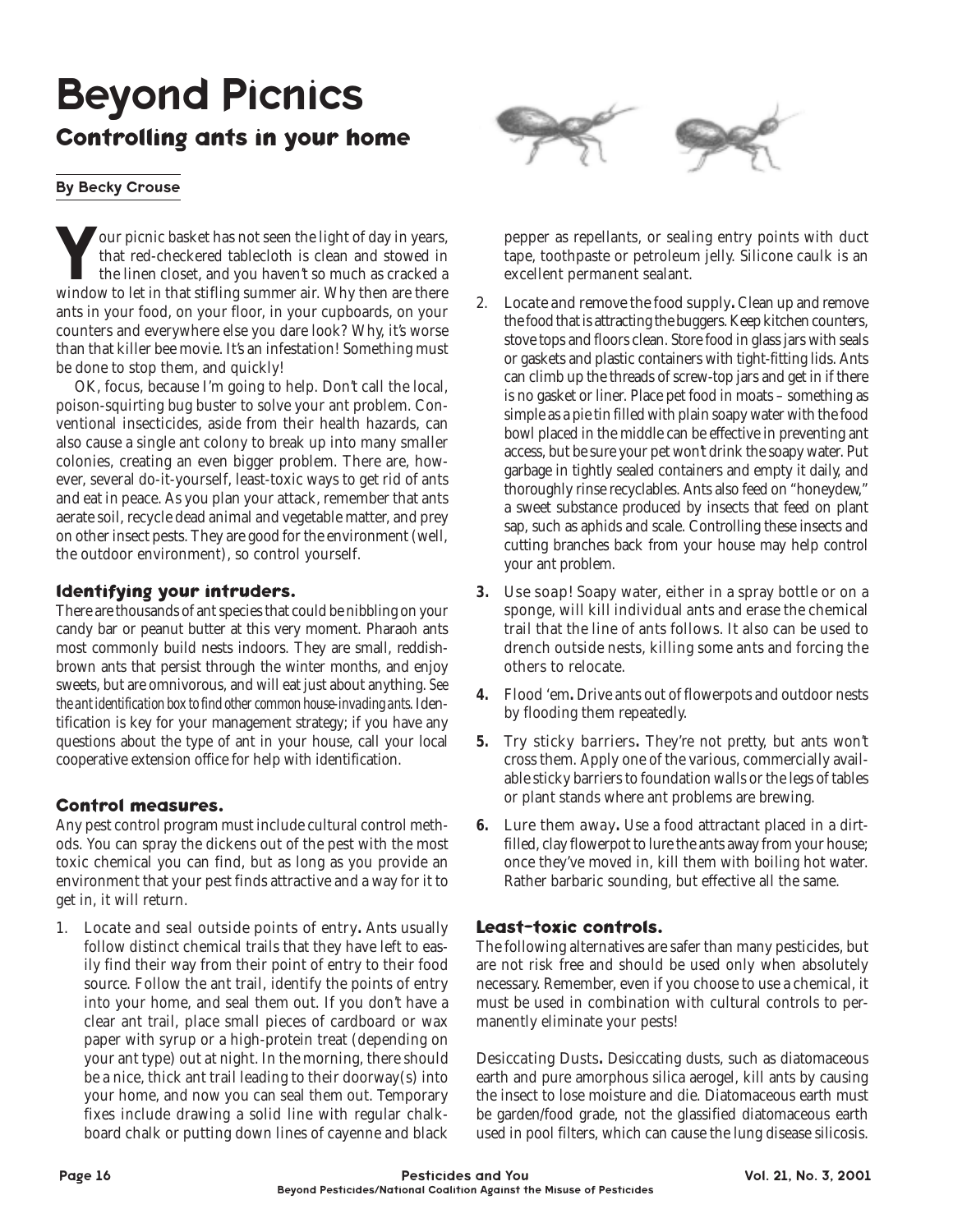## **Ant ldentification: Common House lnvaders**

| <b>Name</b>                                                                                                                        | <b>Description</b>                                                                                                                                               | <b>Foraging Behavior</b>                                                                            | <b>U.S. Distribution Bites/Stings</b>                                                                 |
|------------------------------------------------------------------------------------------------------------------------------------|------------------------------------------------------------------------------------------------------------------------------------------------------------------|-----------------------------------------------------------------------------------------------------|-------------------------------------------------------------------------------------------------------|
| Acrobat                                                                                                                            | light brown to black, larger than average<br>(2.5-4 mm), nest outside in soil and wood,<br>inside in foam, single queen                                          | sweets and honeydew, can raise<br>heart-shaped abdomen over head,<br>new colonies by mating flights | native TN, AR, through-<br>out US, sting and bite                                                     |
| Argentine                                                                                                                          | light to dark brown, average size (2.2-2.8 mm),<br>nests outside in ground under boards,<br>stones and concrete, multiple queens                                 | prefers sweets and honeydew<br>from insects, but omnivorous,<br>forage in lines                     | seen mainly WA, OR, CA, MD,<br>west to IL, TX, AZ, Mexico, HI,<br>S. Amer., Eur, S. Africa, Australia |
| Crazy                                                                                                                              | dark brown to black, average size (2.2-3 mm),<br>nests outside in soil, inside in potted<br>plants and wall voids, multiple queens                               | sweets, kitchen scraps, follows<br>no trail                                                         | mainly in AZ and Gulf<br>states, no sting                                                             |
| <b>Ghost</b>                                                                                                                       | white gaster and legs, black head and thorax,<br>tiny $(1.5 \text{ mm})$ , nests inside in containers,<br>behind baseboards, outside in soil,<br>multiple queens | sweets and grease, trails hard<br>to see                                                            | tropic ant, number one<br>household ant in Southern<br>Florida, seen in HI and CA                     |
| Little black                                                                                                                       | black, tiny (1.5-2 mm), nests outside in<br>soil, inside in wall voids and cabinets,<br>multiple queens                                                          | sweets, grease, omnivorous,<br>forages in trails                                                    | Northeast, Midwest, TN to TX                                                                          |
| <i><b>Odorous</b></i><br>house                                                                                                     | brown to black, 2.4-3.2 mm, foragers,<br>nests outside or in wall voids, pungent<br>"rotten coconut" odor when crushed,<br>single queens                         | prefers sweets and honeydew,<br>but omnivorous, forage in lines                                     | native to US, wide distri-<br>bution, no sting                                                        |
| Pharaoh                                                                                                                            | reddish brown, tiny (1.5-2mm), nest inside<br>or in any secluded spot, multiple queens                                                                           | sweets and omnivorous, found<br>in packages, get under bandages                                     | throughout US                                                                                         |
| <b>Thief</b>                                                                                                                       | yellow to dark brown, tiny (1.8-1.8 mm),<br>nests inside walls and kitchen cabinets,<br>outside with other ants                                                  | prefers meat and cheese, eats<br>sweets, forage in trails, confused<br>with pharaoh ants            | throughout US                                                                                         |
| SOURCES: Olkowski, Helga, Daar, Shiela, and Olkowski, William, Common -Sense Pest Control, Newtown: The Taunton Press, Inc., 1991. |                                                                                                                                                                  |                                                                                                     |                                                                                                       |

Place the dust in wall voids or cracks and then seal them, or sprinkle powder lightly around the edges of carpeted areas or brush it into the carpet, wait three days, and then vacuum. In cracks, the dusts can be effective for many years, as long as they are kept dry. Once-a-year applications to carpets should suffice. When using either desiccating or boric acid dust, always wear a dust mask and goggles and cover any electronic equipment that could suffer dust damage. Do not use diatomaceous earth if you have lung problems. For a quick fix, sprinkle corn meal around the outside of your home. It will make the ants thirsty, they will go for water, swell up and explode.

Boric Acid**.** Boric acid can be used as a dust or bait. As a dust, use it as you would the other desiccating dusts — in wall voids and cracks, and in carpets. It should not be placed or used anywhere that children or pets can access. As bait, boric acid is very effective. Foraging ants eat the bait, go back to the nest, regurgitate, share the food, and wipe out the colony. You can buy commercially made baits, such as Drax™, or make your own by mixing one teaspoon of 99% pure boric acid into one-third cup of mint-apple jelly. Place small dabs of bait in areas where you

have seen ant activity and along established ant trails, but do not block the trails. Put out one to three dabs per 25 square feet, checking the baits every 1-3 days, and replacing any that have been eaten or adding a few drops of water to those that have dried out. If you have children or pets that may get into the baits, mix three cups of water with one cup of sugar and four teaspoons of 99% pure boric acid. Wrap three of four jam-sized jars with masking tape, loosely pack them with absorbent cotton and put half a cup of bait into each of the jars. Screw the lids on tightly, pierce them two or three times, and smear the outside of the jars with some of the baited syrup. The ants will eventually swarm to the jars, but don't kill them. They are your distributors and will carry the poison back to the nest. It may take time for you to see the results, but it will work.

Ants are annoying. Although you want them out of your house, and the thought of making them explode, having them unwittingly regurgitate poison for each other or luring them into your traps of doom has you rubbing your hands together with maniacal glee, they are also beneficial organisms. By all means, save your chocolate bars and potato chips (a person does need to have priorities), but don't get crazy, please.

Olkowski, Helga, Daar, Shiela, and Olkowski, William, *Common –Sense Pest Control*, Newtown: The Taunton Press, Inc., 1991.

Environmental Health Coalition. "Controlling Ants Without Poisoning Your Home." San Diego, CA.

Long, B. 1994. "Solving Ant Problems Nonchemically."*Journal of Pesticide Reform*. 14(3):22-23. Northwest Coalition for Alternatives to Pesticides, Eugene, OR. Quarles, W. 1999. "Identifying Ants in the House." *Common Sense Pest Control*. 15(2):3-6. Northwest Coalition for Alternatives to Pesticides, Eugene, OR.